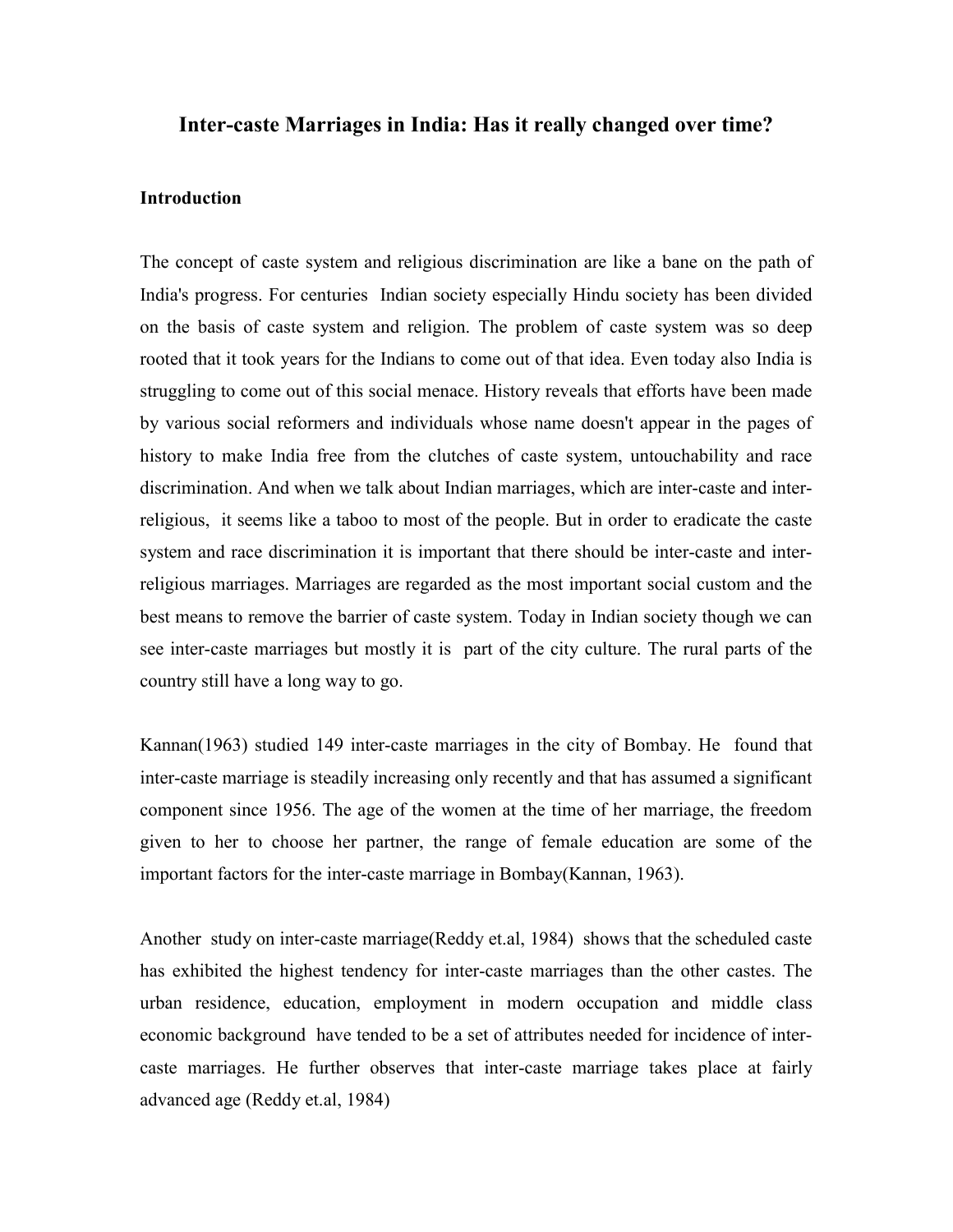Kapadia(1958) in a study of inter-caste marriages in India interviewed 513 university graduates. He found that 51 percent parents expressed their willingness to cheer children marrying outside their own caste. Only one-third were against this departure from custom. Post graduate students were only moderately in favor of inter-caste marriage (Saroja, 1999). Urbanization and industrialization have certain effect in braking down the barriers of caste (Prasad, 1957; Banerjee et.al, 1978).

For years Indians had an orthodox mindset. They couldn't imagine marriages beyond the same caste. They had a conception that marriages are only possible in the same community and caste. Those who dared for the inter-caste marriage by violating the social norm had to face the consequence in terms of violence, social boycott, family boycott and death (honour killing). Even in this twenty first century, honour killing is practised in most parts of India when there are cases of inter-caste marriages. Caste is such a rigid and water tight compartment in Indian society that it is almost next to impossible to think of a marriage between a higher caste and a lower caste. It is expected that with modernization, development, increase in educational level etc., the impact of social forces like caste, religion, various taboos etc. become weaker. The society is expected to become more broad minded, forward looking and tolerant. India has already embarked on the path of modernization, development, westernization etc. Against this background, therefore, from the researcher's point of view, it will be quite interesting to analyse if there is any changes in marriage patterns in India especially the inter-caste marriages. The available literature on the subject is also scanty. The recently conducted national level survey in India (NFHS-3) gives the information on marriages, castes of women and men in India. This study is an humble attempt in that direction.

### **Objectives**

The main objectives of the study are,

- 1. To analyse the extent and pattern of inter-caste marriages in India at the national, regional and state level.
- 2. To understand the determinants of inter-caste marriages in India and selected states.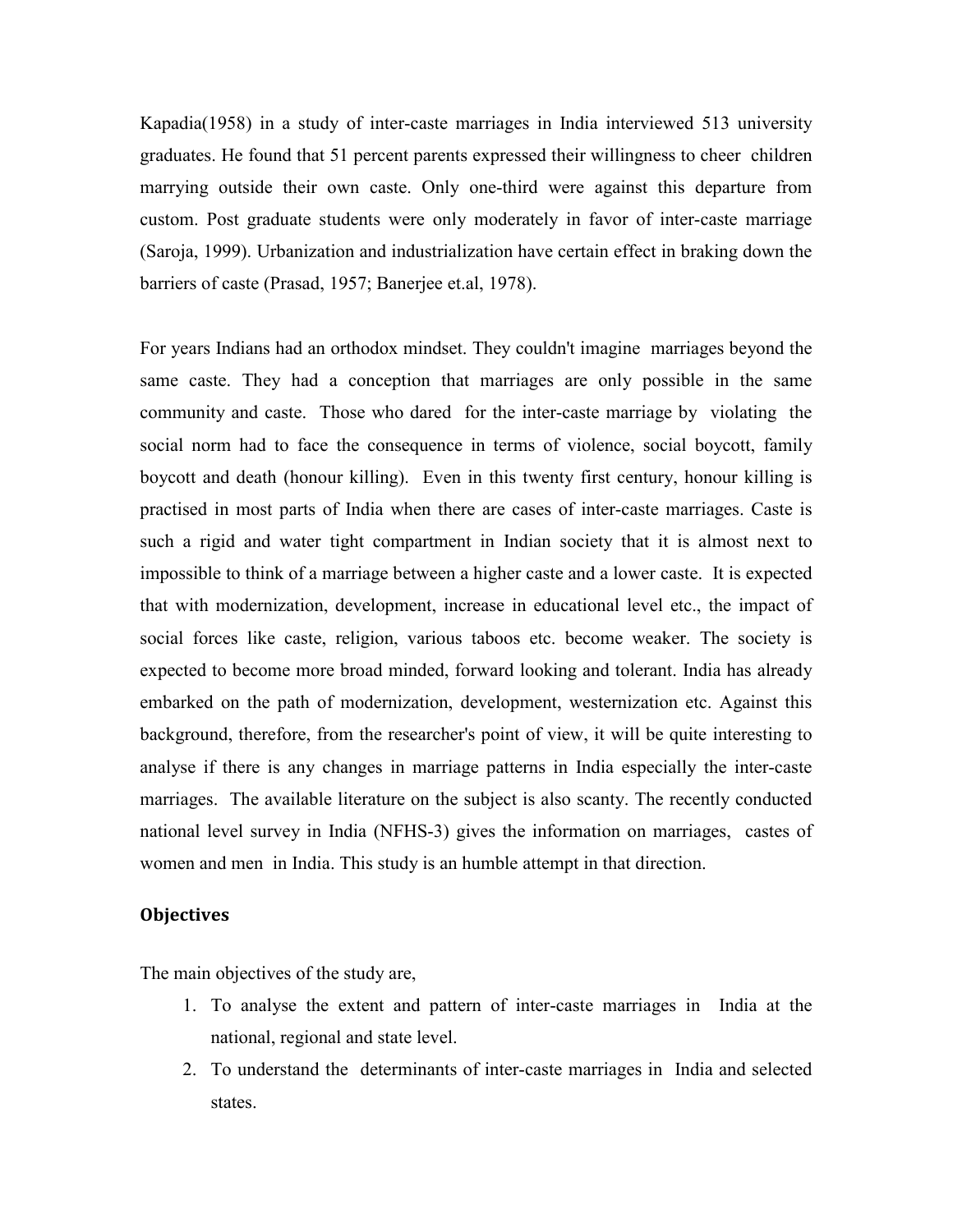### Data and Methods

The data from the recently concluded National Family Health Survey (NFHS-III, 2005- 2006) has been used for the present study. The NFHS-3 was a nationally representative sample survey of 99260 ever-married women ages 15-49. It was conducted in all the 29 states of India. Information about caste of the husband and wife were also collected during the survey. This study analyzes caste information of 43102 ever married women and their husbands at the national level. Further two culturally contrasting states namely Punjab (583 cases) and Kerala (621 cases) having highest proportion of inter-caste marriages have been analysed separately. Similarly two culturally contrasting states namely Tamil Nadu (3849 cases) and Rajasthan (1483 cases ) having lowest proportion of inter-caste marriages have been analysed separately. Selection of the state is based on the occurrence of inter-caste marriage. The information collected on caste is grouped into four categories namely Scheduled Tribe(ST), Scheduled Caste(SC), Other Backward Classes(OBC) and Others(which includes all the higher castes). The ascending order of class hierarchy in India is ST, SC, OBC and Others. If a woman belonging to higher caste marries to a man belonging to lower caste, then it is considered as an inter-caste marriage. Similarly if a woman belonging to a lower caste marries to a man of higher caste, then also it is considered as inter-caste marriage. In other words the woman marries to a man other than her own caste. In this case a woman belonging to Others has the option to marry a man either from OBC or SC or ST category. If she belongs to OBC, she has only two options namely she may choose her husband either from SC or ST. If the woman belongs to SC category, she can only choose husband from the ST category. Similar is the procedure and available options if the woman belongs to the lower caste(either ST or SC or OBC) and she marries to a man belonging to one of the higher castes(either SC or OBC or Others).

 Both bivariate and multivariate analysis have been used for the analysis. In order to examine effect of socio-economic factors on inter-caste marriages, logistic regression analysis was carried out in which dependent variable is inter-caste marriage and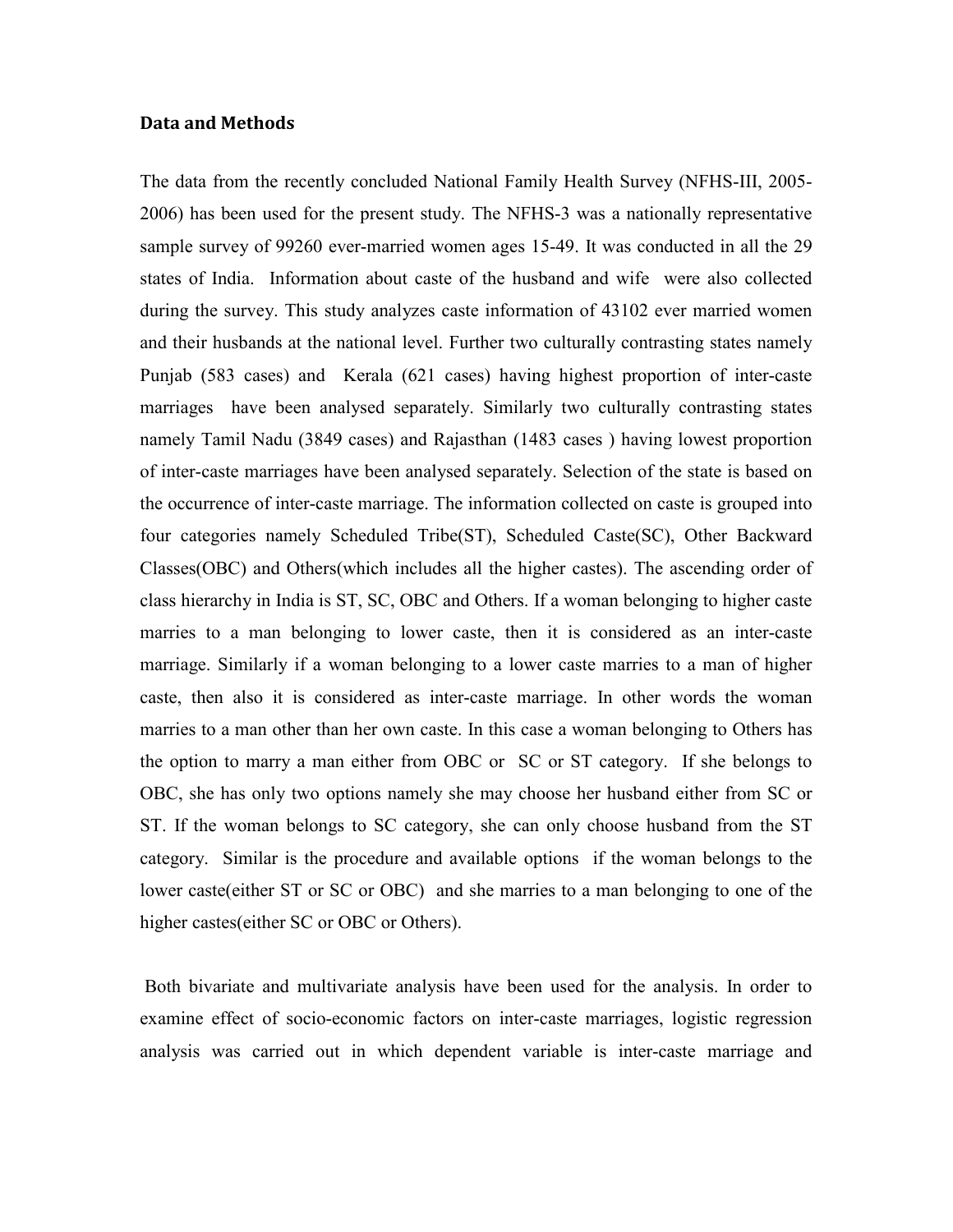independent variables are age, residence, education, religion, working status of woman, household structure, standard of living and mass media exposure .

### Results and Discussion

Table 1 shows that in India the percentage of inter-caste marriages is about 11 percent out of which in 5.58 percent cases women marry to men of lower caste and in another 5.38 percent cases, the women belongs to lower caste but husbands belong to higher castes. Generally it is expected that with more development and education, the force of caste factor becomes weak and thereby increases the incidence of inter-caste marriages. The southern region of India is socio-economically more developed than other regions of India. So, applying the same logic inter-caste marriage is expected to be more common in the southern region than other parts of India. But our analysis shows that inter-caste marriage is only 9.71 percent in southern part of India. It is found that inter-caste marriage is highest in western region(17 per cent. Some states are showing about 20 percent inter-caste marriages. For instance intercaste marriage in Punjab is 19.90 percent, in Sikkim it is 20.00 percent, in Goa it is 20.69 percent and in Kerala it is 19.65 percent. The states showing very low percentages of inter-caste marriage are Jammu and Kashmir(4.82 per cent), Rajasthan(3.03 per cent), Chhattisgarh(3.40 per cent), Madhya Pradesh(4.39 per cent), Bihar(6.14 per cent), Meghalaya(2.04 per cent), Nagaland (6.67 per cent) and Tamil Nadu (2.96 per cent). The states having moderate to high intercaste marriages are Haryana (18.50 per cent), Tripura (16.00 per cent), Gujarat (15.49 per cent), Maharashtra (17.00 per cent) and Karnataka (16.41 per cent). It is quite interesting to note that there is not a single instance of inter-caste marriage in tribal dominated state of Mizoram.

Table 2 shows the percentage distribution of inter-caste marriages in India by background variables. It is found that with the increase in age of the women, there is an overall decline in reported inter-caste marriages India.This may be due to the fact that young women who got married recently might have experienced more inter-caste marriages due to the impact of modernization and development. Normally it is perceived that education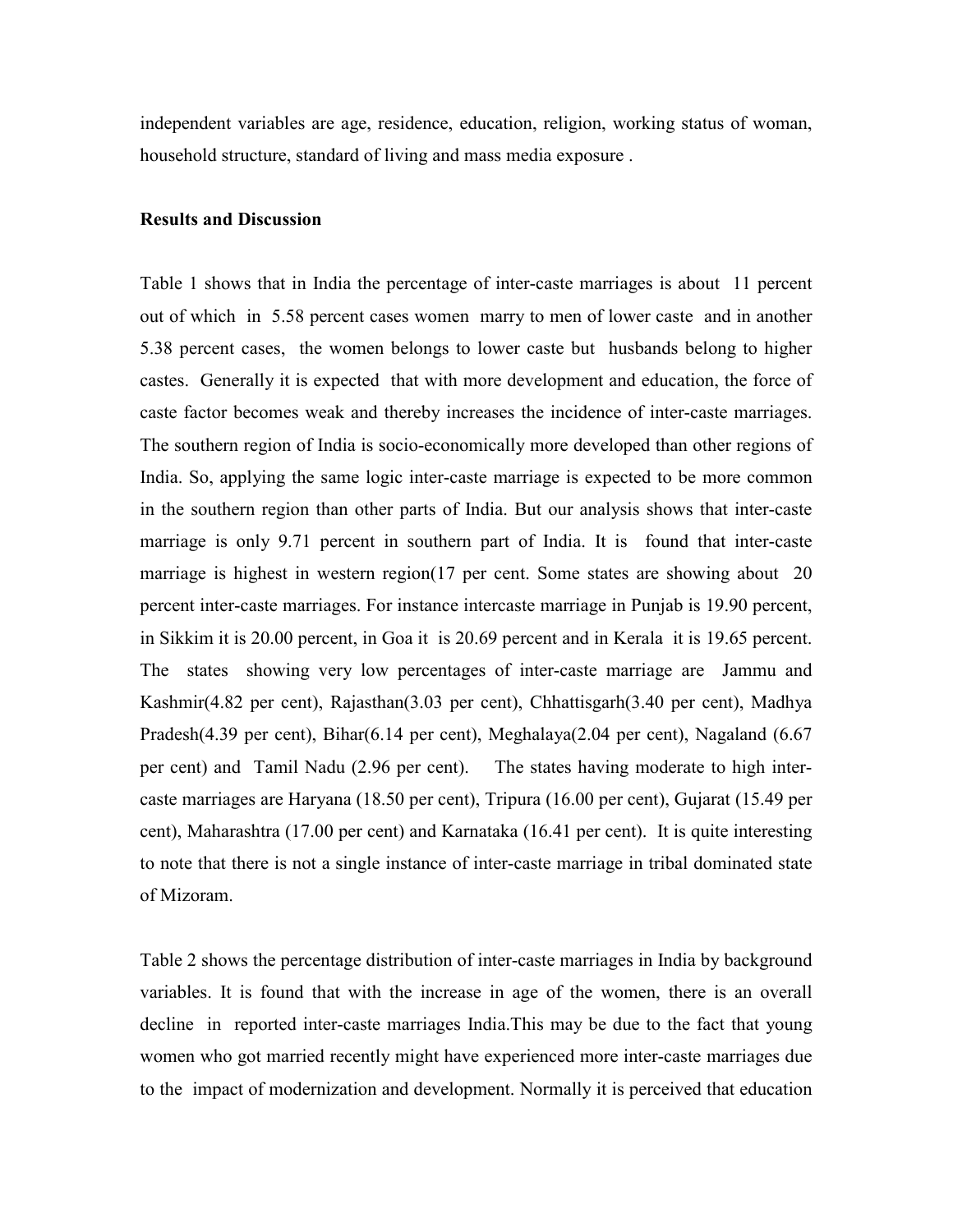has positive effect on inter-caste marriages. But in our study it is found that women with higher education are more interested in same caste marriage. The is also true for the husband's education. Religion plays an important role in inter-caste marriages. Muslim women have highest inter-caste marriage followed by Hindus. Almost 14 percent Muslim women have inter-caste marriages out of which 7.83 percent women married to men in lower caste and 6.23 percent women married to men in upper caste. Standard of living index of the women does not have any effect on intercaste marriage because our analysis shows that inter-caste marriage is almost same for the all groups of standard of living. Usually exposure to mass media has a positive effect on the incidence of inter-caste marriage. It is quite interesting to find that women having full mass media exposure are experiencing less inter-caste marriage.

In Table 3 two culturally contrasting states namely Punjab and Kerala have been analysed where the incidence of inter-caste marriage is high. The data reveals that in Punjab for the age group 15-19, inter-caste marriage is almost 35 percent out of which women of lower caste marrying men from higher caste is almost 26 percent. It appears that young women in Punjab are more empowered and broad in outlook due to which they choose a mate from other than their own caste. In Kerala, for the same age group inter-caste marriage is found in 25 percent of the women. Place of residence also has an effect on inter-caste marriage. It is high in urban areas than the rural areas for both the states. Illiterate women have more inter-caste marriage than literate women. For example inter-caste marriage among illiterate women is 32 percent for Punjab and 40 percent for Kerala. In both the states inter-caste marriage is highest for the Hindus. In Punjab intercaste marriage among Muslims is almost 18 percent and in all the cases women belonging to higher caste marry to men belonging to lower caste. It is also observed that in nuclear families inter-caste marriage is high in Punjab. But the same is not true for Kerala where inter-caste marriage is high in joint families. Inter-caste marriage is high for the working women in Punjab and not working women in Kerala. For instance intercaste marriage is almost 28 percent for working women and almost 18 percent for the not working women in Punjab. The figure for Kerala is 19 percent for the not working women and almost 18 percent for the working women . With the increase in standard of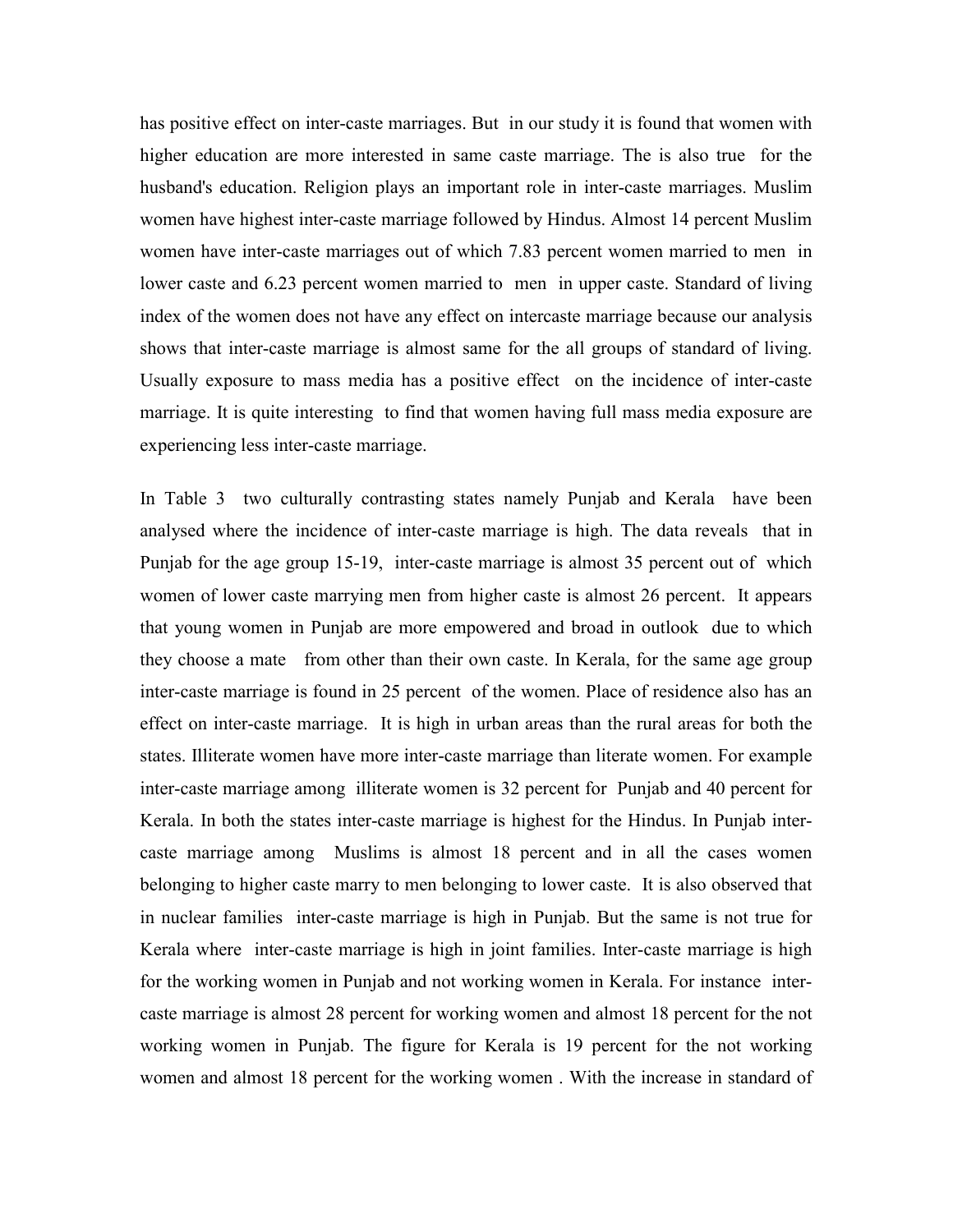living, inter-caste marriage is decreasing for both the states. For example inter-caste marriage is almost 37 percent for Punjab and almost 27 percent for the Kerala under the category of low standard of living. For the category of high standard of living , the figure is 18 percent for Punjab and almost 17 percent for the Kerala. Mass media exposure has negative effect on inter-caste marriage.

Table 4 shows the percentage distribution of women marring man of different castes in two of the low prevailing states of India namely Tamil Nadu and Rajasthan. In Tamil Nadu and Rajasthan percentage of women marrying in same caste is almost 97 percent. In both the states percentage of inter-caste marriage is very low. Percentage of women having highest inter-caste marriages belong to the age group 25-29 (almost 4 percent) in Tamil Nadu and 30-34 age group in Rajasthan. In rural areas of Tamil Nadu the prevalence of inter-caste marriages is higher than in urban areas. Both in Tamil Nadu as well as in Rajasthan inter-caste marriage is relatively higher for the more educated women than the other categories. Religion is an important factor influencing inter-caste marriage as in both the states it is high for the other religious group than Hindus and Muslims. For example 7 percent marriages in Tamil Nadu and almost 15 percent marriages in Rajasthan which are inter-caste belong to other religious group. Inter-caste marriage is almost same for the working and non working women and also there is no difference for various standard of living index of the women. Mass media exposure also affects inter-caste marriage. It is highest for the women having full exposure in Tamil Nadu but in Rajasthan is highest for the women having partial exposure.

### Results of Logistic regression analysis

To find out the controlled effect of socio-economic variables on inter-caste marriage, logistic regression analysis is carried out in which inter-caste marriage is taken as the dependent variable. In case of India, age, place of residence, husband's education and religion are showing significant effect on inter-caste marriage whereas women's education, household structure, responden'st work status, standard of living and mass media exposure do not have any significant effect on inter-caste marriage. Age has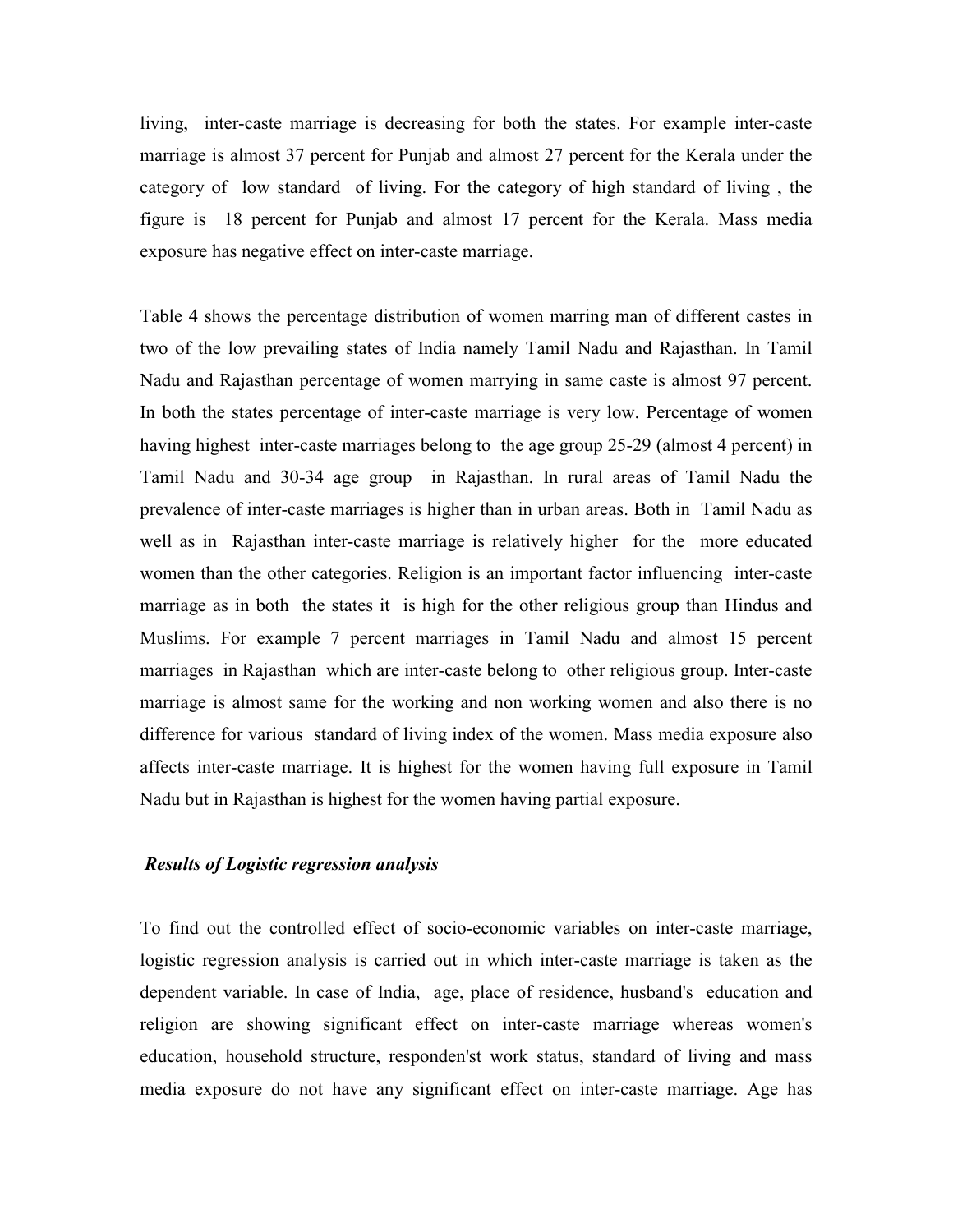negative effect on inter-caste marriage. In urban area 14 percent women are more likely to have inter-caste marriage than in rural areas. Husband's education also has negative effect on inter-caste marriage. Husbands with higher education are 25 percent less likely to have inter-caste marriage than illiterate husband. The likelihood of having inter-caste marriage is less for the women of other religion than the Hindu women.

Age has a negative effect on inter-caste marriage, with the increase in age inter-caste marriage is declines. But it is significant only for the state of Tamil Nadu. Place of residence shows significant effect on inter-caste marriage in all the states except Kerala. For example likelihood of having inter-caste marriage is 69 percent higher in Punjab, two times high in Tamil Nadu and almost 4.5 times high in Rajasthan for urban women as compared to rural women. Secondary educated women are less likely to have inter-caste marriage than illiterate women in Tamil Nadu. Religion also plays an important role in inter-caste marriage. Women belonging to Muslim and other religious groups are less likely to have inter-caste marriages than Hindus in Kerala. In Tamil Nadu almost three and half times more women have inter-caste marriage belonging to other religion than Hindus. Household structure does not have any significant effect on inter-caste marriage in all the states under consideration. Working women are 78 percent more likely to have inter-caste marriage than non-working women in Punjab. Standard of living index shows negative effect on inter-caste marriage and it is significant for Punjab and Tamil Nadu. For instant in Punjab 57 percent medium class and 66 percent high class women are less likely to have inter-caste marriage than low class women. Similarly in Tamil Nadu 46 percent high class women are less likely to have inter-caste marriage than the women belonging to low class.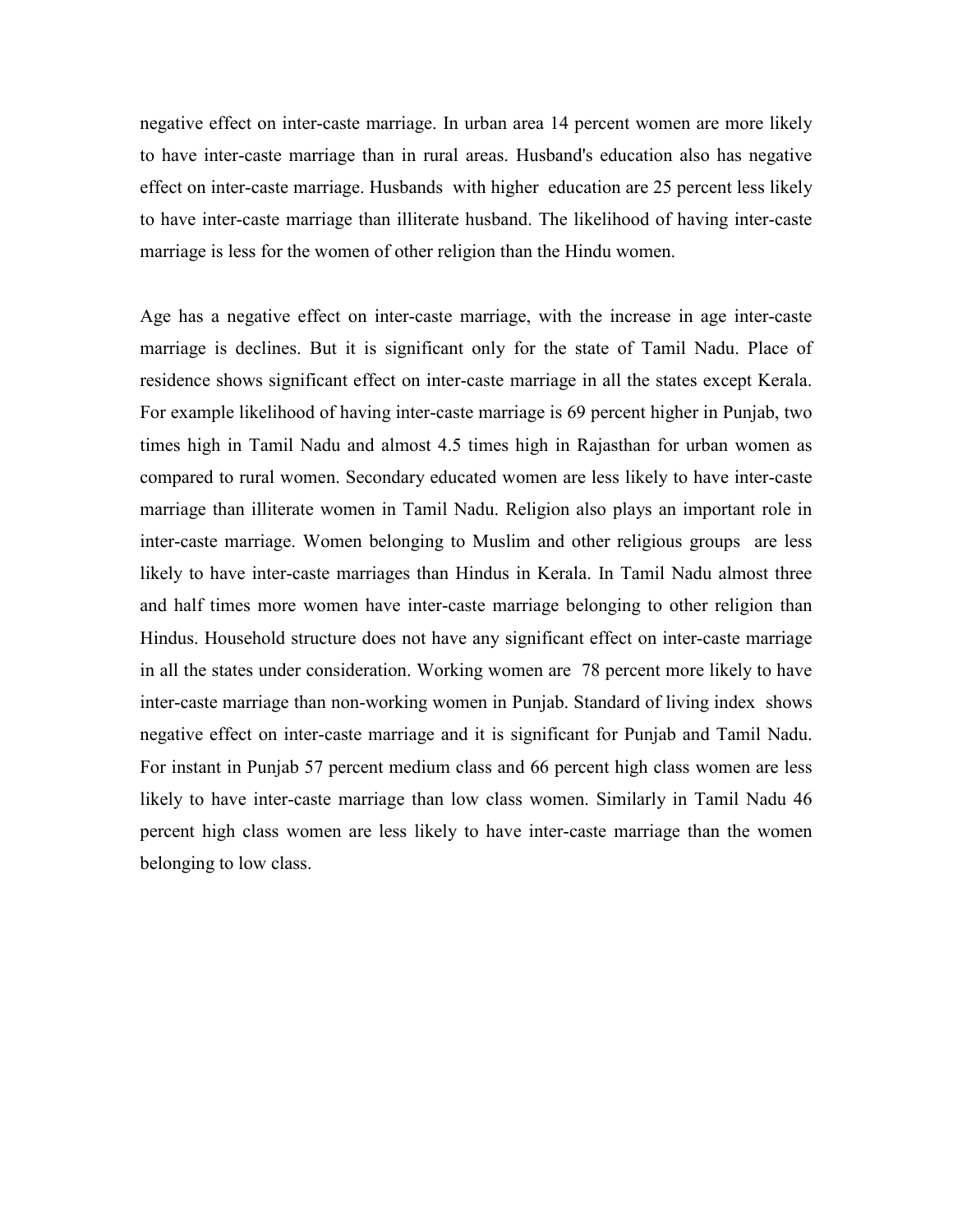# References:

Banerjee, A.R. and Banerjee S., 1978, Inter-caste marriage pattern among some caste groups of Calcutta, Man in India, Vol. 58 (4).

Banerjee, A.R. and Chowdhuri L., 1988, Caste exogamy and class/Gothra endogamy in the contemporary Bengale society, Man in India, Vol. 68 (2).

Chair, L., 1984, Marriage under Hindu law, Social Welfare, Vol. 31(1).

Kannan, C.T., 1963, Inter-caste and inter-community marriages in India, Allied Publishers Private Limited, Bombay.

Kannan, C.T., 1963, Inter-caste marriages in Bombay, Allied Publishers Private Limited, Bombay.

Kapadia, K.M., 1958, Marriage and family in India, Bombay.

Prasad, N., 1957, The myth of the caste system, Patna.

Reddy, S. and Rojanna Ch., 1984, Marriage under Hindu law, Social Welfare, Vol.  $31(1)$ .

Saroja, K., 1999, Inter-caste marriage and social Dynamics in India: A critique, The Journal of Social Work, Vol. 60 (2).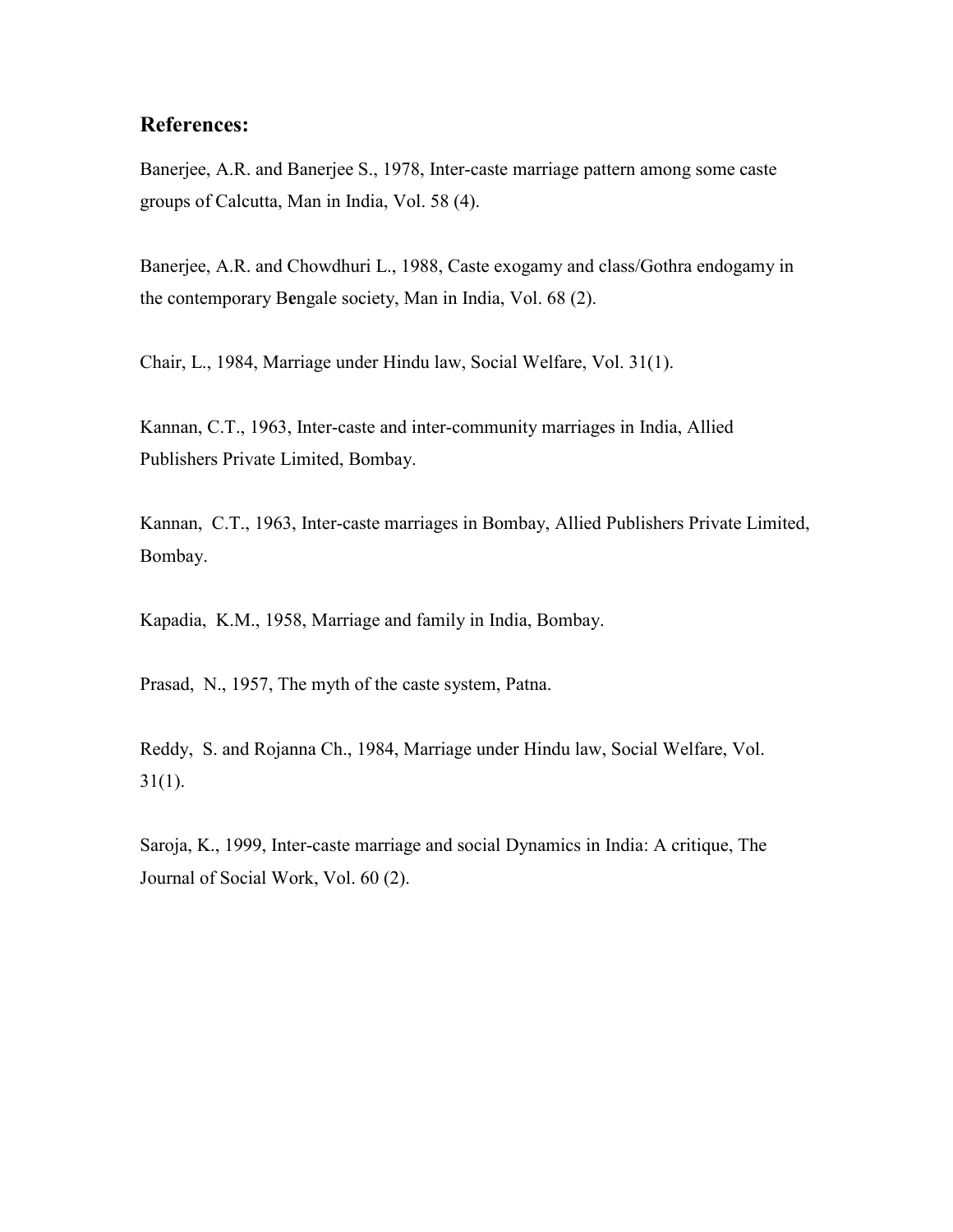|                          | Women marrying men |            |            |              |
|--------------------------|--------------------|------------|------------|--------------|
| <b>State</b>             |                    | of lower   | of upper   |              |
|                          | of same            | caste than | caste than |              |
|                          | caste              | her caste  | her caste  | <b>Total</b> |
| India                    | 89.04              | 5.58       | 5.38       | 43102        |
| <b>North</b>             | 89.83              | 5.34       | 4.83       | 3313         |
| Delhi                    | 87.08              | 5.90       | 7.01       | 271          |
| Haryana                  | 81.50              | 10.57      | 7.93       | 492          |
| <b>Himachal Pradesh</b>  | 86.96              | 6.52       | 6.52       | 138          |
| Jammu and Kashmir        | 95.18              | 3.01       | 1.81       | 166          |
| Punjab                   | 80.10              | 9.95       | 9.95       | 583          |
| Rajasthan                | 96.97              | 1.75       | 1.28       | 1483         |
| Uttaranchal              | 86.74              | 6.08       | 7.18       | 181          |
| Central                  | 90.16              | 5.54       | 4.30       | 11572        |
| Chhattisgarh             | 96.60              | 1.30       | 2.11       | 617          |
| Madhya Pradesh           | 95.61              | 2.33       | 2.06       | 1799         |
| <b>Uttar Pradesh</b>     | 88.66              | 6.44       | 4.89       | 9155         |
| East                     | 90.94              | 4.69       | 4.37       | 5606         |
| <b>Bihar</b>             | 93.86              | 2.52       | 3.62       | 1629         |
| Jharkhand                | 88.11              | 6.10       | 5.79       | 639          |
| Orissa                   | 88.42              | 6.19       | 5.39       | 1002         |
| <b>West Bengal</b>       | 90.75              | 5.18       | 4.07       | 2335         |
| <b>North East</b>        | 89.20              | 5.98       | 4.82       | 1037         |
| <b>Arunachal Pradesh</b> | 92.59              | 3.70       | 3.70       | 27           |
| Assam                    | 88.94              | 6.07       | 4.98       | 642          |
| Manipur                  | 87.70              | 8.20       | 4.10       | 122          |
| Meghalaya                | 97.96              | 0.00       | 2.04       | 49           |
| Mizoram                  | 100.00             | 0.00       | 0.00       | 20           |
| Nagaland                 | 93.33              | 2.67       | 4.00       | 75           |
| Sikkim                   | 80.00              | 13.33      | 6.67       | 15           |
| <b>Tripura</b>           | 84.00              | 9.00       | 7.00       | 100          |
| West                     | 83.25              | 7.38       | 9.38       | 7647         |
| Goa                      | 79.31              | 10.34      | 10.34      | 29           |
| Gujarat                  | 84.51              | 8.07       | 7.42       | 1401         |
| Maharashtra              | 83.00              | 7.19       | 9.81       | 6216         |
| South                    | 90.29              | 5.02       | 4.68       | 13917        |
| Andhra Pradesh           | 91.17              | 3.72       | 5.11       | 5753         |
| Karnataka                | 83.59              | 9.34       | 7.07       | 3693         |
| Kerala                   | 80.35              | 12.24      | 7.41       | 621          |
| <b>Tamil Nadu</b>        | 97.04              | 1.66       | 1.30       | 3849         |

# Table 1: Percentage distribution of women marring man of different castes in India and States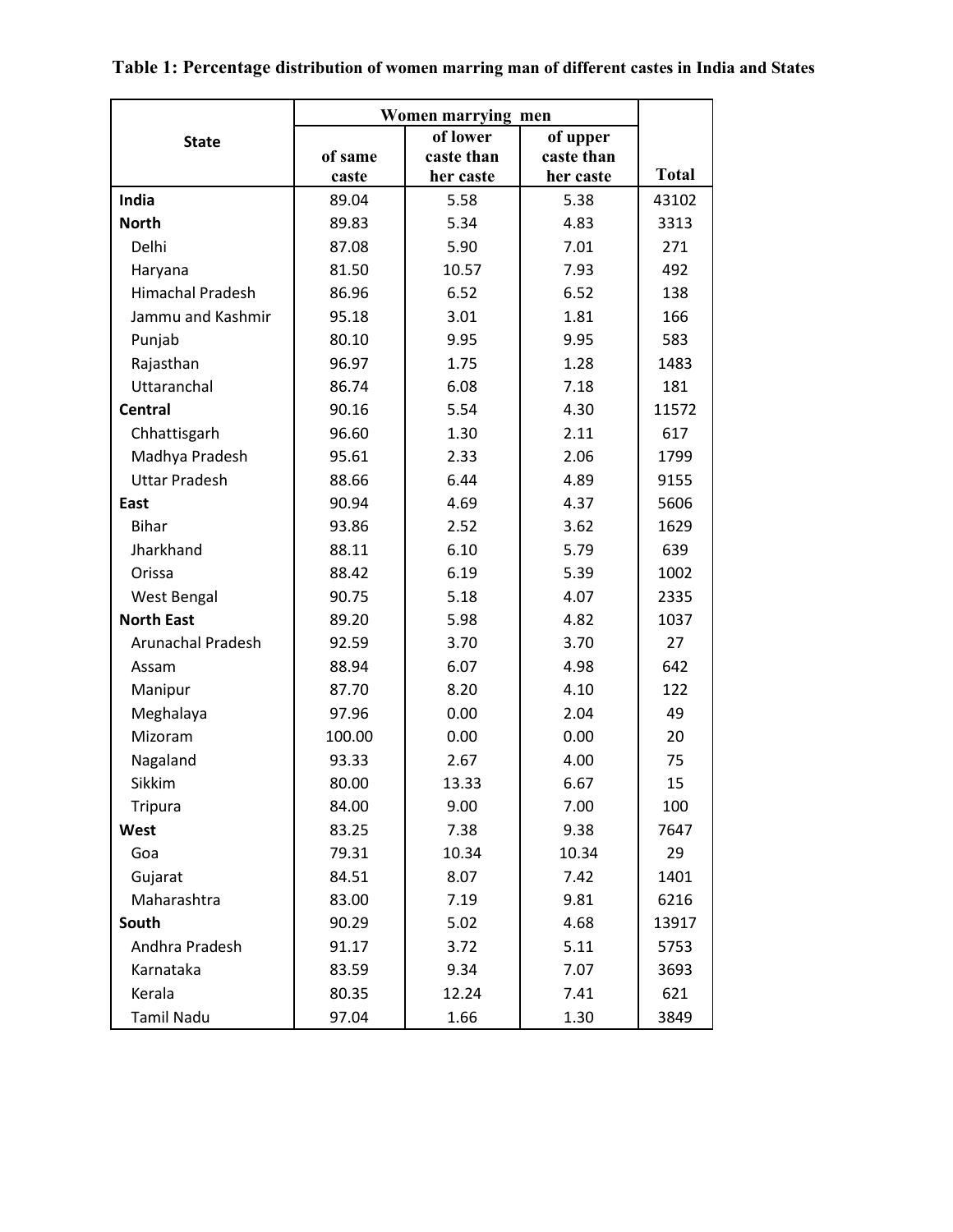|                                   | Women marrying men |                |                |              |  |  |  |  |
|-----------------------------------|--------------------|----------------|----------------|--------------|--|--|--|--|
|                                   |                    | of lower caste | of upper caste |              |  |  |  |  |
| <b>Background Characteristics</b> | of same caste      | than her caste | than her caste | <b>Total</b> |  |  |  |  |
| Age                               |                    |                |                |              |  |  |  |  |
| 15-19                             | 88.24              | 5.69           | 6.07           | 2636         |  |  |  |  |
| $20 - 24$                         | 89.27              | 5.67           | 5.06           | 7621         |  |  |  |  |
| 25-29                             | 88.21              | 6.12           | 5.67           | 8872         |  |  |  |  |
| 30-34                             | 88.32              | 6.26           | 5.43           | 8440         |  |  |  |  |
| 35-39                             | 89.46              | 5.23           | 5.31           | 7246         |  |  |  |  |
| 40-44                             | 89.62              | 4.58           | 5.80           | 5329         |  |  |  |  |
| 45-49                             | 91.55              | 4.39           | 4.06           | 2959         |  |  |  |  |
| <b>Place of Residence</b>         |                    |                |                |              |  |  |  |  |
| Urban                             | 88.38              | 6.12           | 5.50           | 14465        |  |  |  |  |
| Rural                             | 89.36              | 5.31           | 5.32           | 28639        |  |  |  |  |
| <b>Education of Women</b>         |                    |                |                |              |  |  |  |  |
| No education                      | 89.16              | 5.74           | 5.09           | 19907        |  |  |  |  |
| Primary                           | 88.49              | 5.02           | 6.49           | 6596         |  |  |  |  |
| Secondary                         | 88.75              | 5.79           | 5.46           | 14013        |  |  |  |  |
| Higher                            | 90.89              | 4.71           | 4.40           | 2590         |  |  |  |  |
| <b>Husband's Education</b>        |                    |                |                |              |  |  |  |  |
| No education                      | 89.27              | 5.36           | 5.38           | 11292        |  |  |  |  |
| Primary                           | 88.81              | 5.45           | 5.73           | 7133         |  |  |  |  |
| Secondary                         | 88.48              | 5.89           | 5.63           | 19337        |  |  |  |  |
| Higher                            | 91.10              | 4.89           | 4.01           | 5014         |  |  |  |  |
| Religion                          |                    |                |                |              |  |  |  |  |
| Hindu                             | 89.39              | 5.33           | 5.29           | 35969        |  |  |  |  |
| Muslim                            | 85.91              | 7.83           | 6.26           | 4891         |  |  |  |  |
| others                            | 90.11              | 4.81           | 5.08           | 2244         |  |  |  |  |
| <b>Household structure</b>        |                    |                |                |              |  |  |  |  |
| Nuclear                           | 89.22              | 5.50           | 5.28           | 23183        |  |  |  |  |
| Non nuclear                       | 88.80              | 5.68           | 5.52           | 19492        |  |  |  |  |
| <b>Working Status</b>             |                    |                |                |              |  |  |  |  |
| Not Working                       | 88.98              | 5.82           | 5.20           | 25931        |  |  |  |  |
| Working                           | 89.16              | 5.20           | 5.64           | 17110        |  |  |  |  |
| <b>Standard of Living Index</b>   |                    |                |                |              |  |  |  |  |
| Low                               | 89.19              | 5.62           | 5.20           | 9931         |  |  |  |  |
| Medium                            | 89.02              | 5.57           | 5.41           | 14649        |  |  |  |  |
| High                              | 89.05              | 5.53           | 5.42           | 17364        |  |  |  |  |
| <b>Mass Media Exposure</b>        |                    |                |                |              |  |  |  |  |
| No Exposure                       | 89.24              | 5.38           | 5.38           | 15511        |  |  |  |  |
| Partial Exposure                  | 88.66              | 5.81           | 5.53           | 24065        |  |  |  |  |
| Full Exposure                     | 90.59              | 4.96           | 4.45           | 3530         |  |  |  |  |
| <b>Total</b>                      | 89.03              | 5.59           | 5.38           | 43106        |  |  |  |  |

#### Table 2: Percentage distribution of women marring men of different castes by background variables in India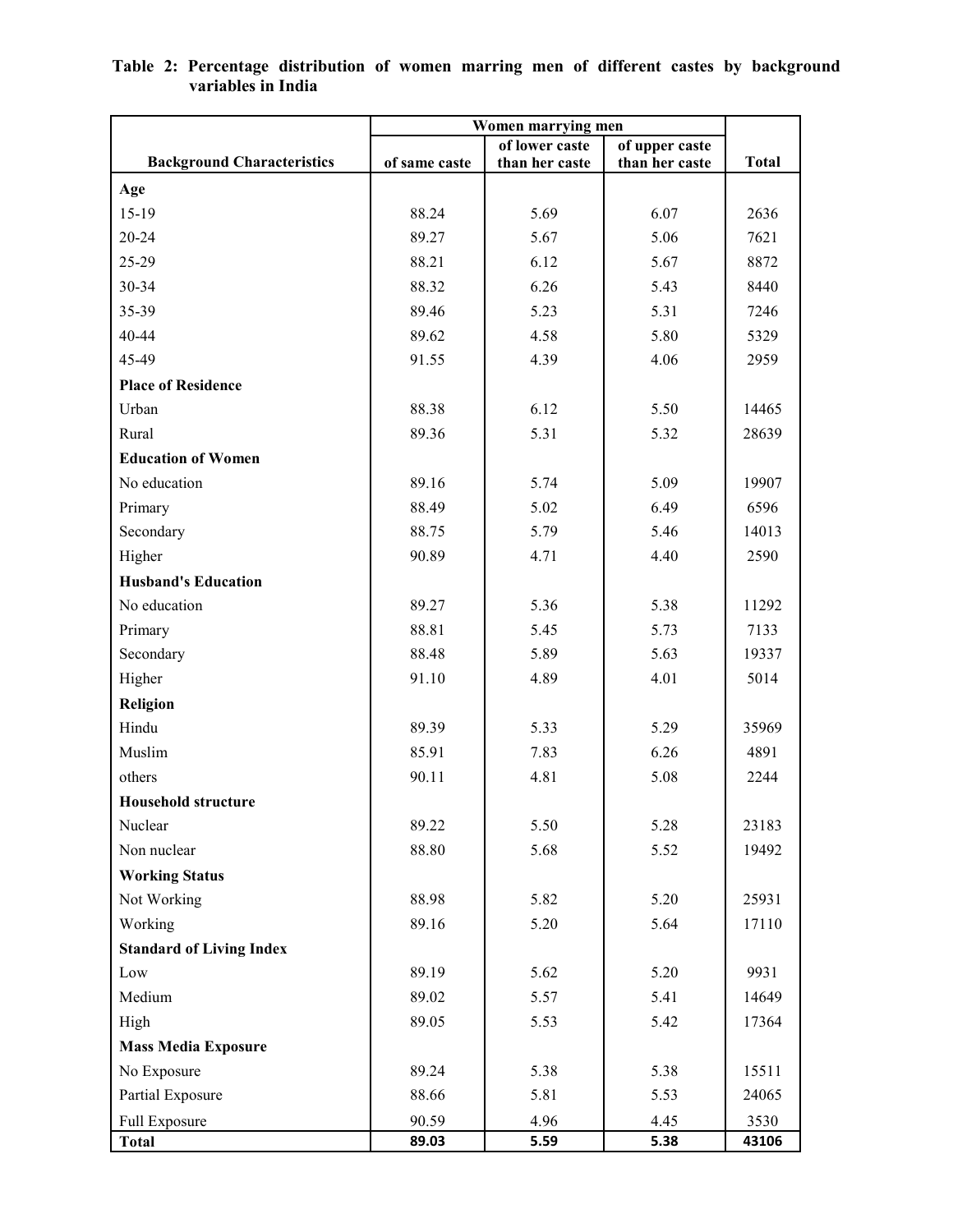|                                           | Punjab  |                | Kerala         |         |                |                |  |
|-------------------------------------------|---------|----------------|----------------|---------|----------------|----------------|--|
| <b>Background</b>                         | of same | of lower caste | of upper caste | of same | of lower caste | of upper caste |  |
| <b>Characteristics</b>                    | caste   | than her caste | than her caste | caste   | than her caste | than her caste |  |
| Age                                       |         |                |                |         |                |                |  |
| 15-19                                     | 68.42   | 5.26           | 26.32          | 75.00   | 12.50          | 12.50          |  |
| $20 - 24$                                 | 76.58   | 9.91           | 13.51          | 79.03   | 16.13          | 4.84           |  |
| 25-29                                     | 76.56   | 12.50          | 10.94          | 76.70   | 13.59          | 9.71           |  |
| 30-34                                     | 86.92   | 10.00          | 3.08           | 82.27   | 12.77          | 4.96           |  |
| 35-39                                     | 80.62   | 10.85          | 8.53           | 82.84   | 8.21           | 8.96           |  |
| 40-44                                     | 80.58   | 8.74           | 10.68          | 77.78   | 11.97          | 10.26          |  |
| 45-49                                     | 80.95   | 6.35           | 12.70          | 83.64   | 14.55          | 1.82           |  |
| <b>Place of Residence</b>                 |         |                |                |         |                |                |  |
| Urban                                     | 77.62   | 11.54          | 10.84          | 78.06   | 14.35          | 7.59           |  |
| Rural                                     | 81.91   | 8.79           | 9.30           | 81.72   | 10.97          | 7.31           |  |
| <b>Education of Women</b>                 |         |                |                |         |                |                |  |
| No education                              | 78.19   | 13.58          | 8.23           | 60.00   | 20.00          | 20.00          |  |
| Primary                                   | 73.81   | 10.71          | 15.48          | 81.43   | 12.86          | 5.71           |  |
| Secondary                                 | 80.54   | 8.72           | 10.74          | 78.49   | 13.48          | 8.04           |  |
| Higher                                    | 94.83   | 0.00           | 5.17           | 90.65   | 5.61           | 3.74           |  |
| <b>Husband's Education</b>                |         |                |                |         |                |                |  |
| No education                              | 77.27   | 13.64          | 9.09           | 64.71   | 11.76          | 23.53          |  |
| Primary                                   | 74.36   | 12.82          | 12.82          | 70.18   | 16.67          | 13.16          |  |
| Secondary                                 | 80.20   | 8.91           | 10.89          | 81.84   | 11.94          | 6.22           |  |
| Higher                                    | 92.65   | 5.88           | 1.47           | 89.53   | 8.14           | 2.33           |  |
| Religion                                  |         |                |                |         |                |                |  |
| Hindu                                     | 77.56   | 12.54          | 9.90           | 76.53   | 16.00          | 7.47           |  |
| Muslim                                    | 84.21   | 15.79          | 0.00           | 84.96   | 8.27           | 6.77           |  |
| others                                    | 81.94   | 7.50           | 10.56          | 87.50   | 4.46           | 8.04           |  |
| <b>Household structure</b>                |         |                |                |         |                |                |  |
| Nuclear                                   | 77.59   | 12.71          | 9.70           | 81.03   | 12.22          | 6.75           |  |
| Non nuclear                               | 82.59   | 7.92           | 9.50           | 79.53   | 12.42          | 8.05           |  |
| <b>Working Status</b>                     |         |                |                |         |                |                |  |
| Not Working                               | 82.07   | 8.51           | 9.42           | 79.57   | 13.46          | 6.97           |  |
| Working                                   | 71.76   | 16.03          | 12.21          | 81.86   | 9.80           | 8.33           |  |
| <b>Standard of Living</b><br><b>Index</b> |         |                |                |         |                |                |  |
| Low                                       | 62.96   | 18.52          | 18.52          | 73.08   | 11.54          | 15.38          |  |
| Medium                                    | 76.12   | 16.42          | 7.46           | 74.15   | 14.97          | 10.88          |  |
| High                                      | 82.25   | 7.89           | 9.86           | 83.10   | 11.19          | 5.71           |  |
| <b>Mass Media Exposure</b>                |         |                |                |         |                |                |  |
| No Exposure                               | 75.63   | 14.29          | 10.08          | 71.19   | 18.64          | 10.17          |  |
| Partial Exposure                          | 80.46   | 9.20           | 10.34          | 80.30   | 11.69          | 8.01           |  |
| Full Exposure                             | 88.10   | 7.14           | 4.76           | 85.86   | 11.11          | 3.03           |  |
| <b>Total</b>                              | 80.09   | 9.96           | 9.96           | 80.32   | 12.26          | 7.42           |  |

### Table 3: Percentage distribution of women marring men of different castes by background variables in Punjab and Kerala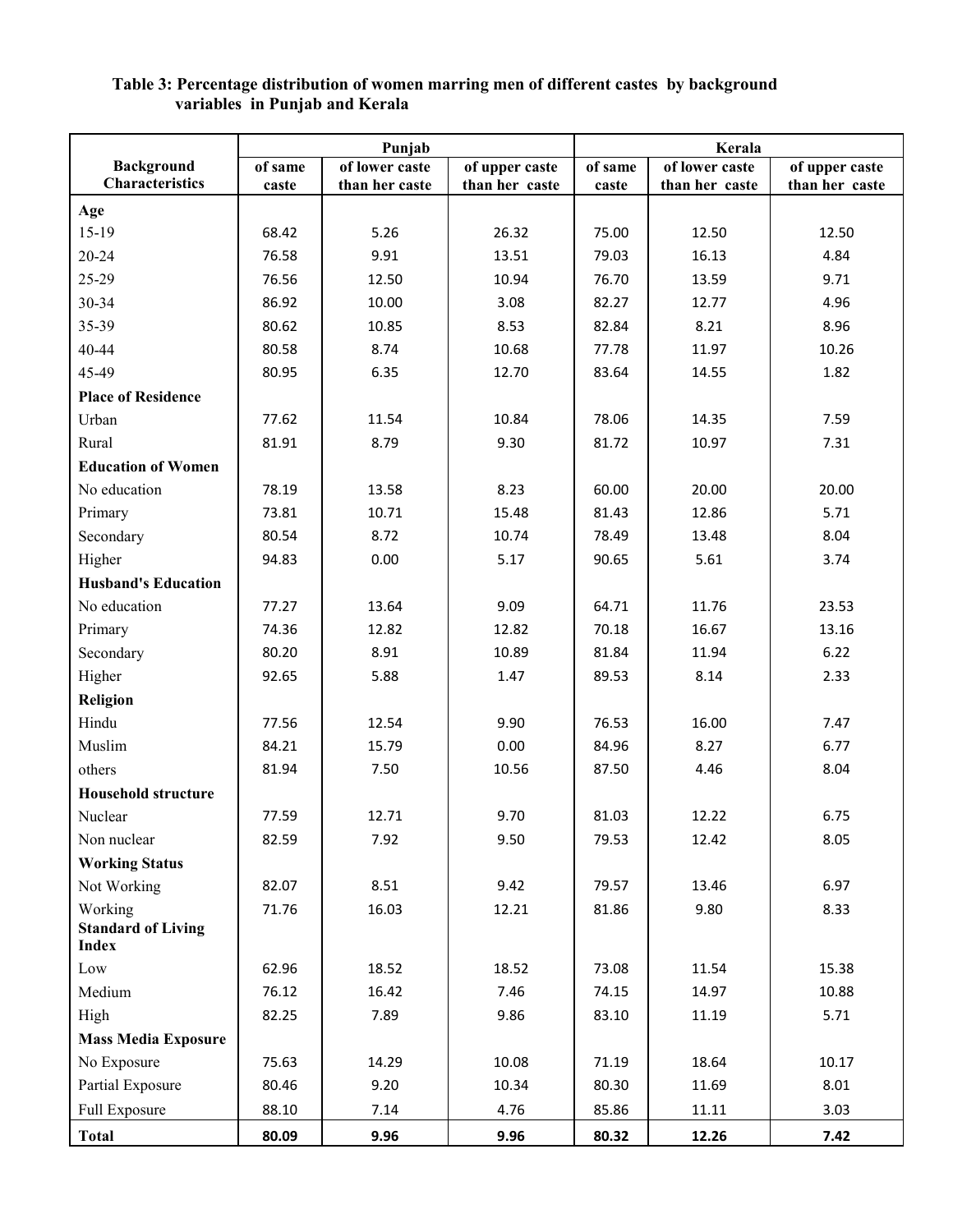|                                   | <b>Tamil Nadu</b> |            |            | Rajasthan |            |            |  |  |  |
|-----------------------------------|-------------------|------------|------------|-----------|------------|------------|--|--|--|
|                                   | of lower          |            | of upper   |           | of lower   | of upper   |  |  |  |
| <b>Background Characteristics</b> | of same           | caste than | caste than | of same   | caste than | caste than |  |  |  |
|                                   | caste             | her caste  | her caste  | caste     | her caste  | her caste  |  |  |  |
| Age                               |                   |            |            |           |            |            |  |  |  |
| $15-19$                           | 98.68             | 0.00       | 1.32       | 96.43     | 3.57       | 0.00       |  |  |  |
| 20-24                             | 96.93             | 2.05       | 1.02       | 97.45     | 0.64       | 1.91       |  |  |  |
| 25-29                             | 96.19             | 2.44       | 1.37       | 96.28     | 2.66       | 1.06       |  |  |  |
| 30-34                             | 96.70             | 2.25       | 1.05       | 95.73     | 3.66       | 0.61       |  |  |  |
| 35-39                             | 96.51             | 1.27       | 2.22       | 97.64     | 0.00       | 2.36       |  |  |  |
| 40-44                             | 98.25             | 1.10       | 0.66       | 99.12     | 0.88       | 0.00       |  |  |  |
| 45-49                             | 99.13             | 0.00       | 0.87       | 95.71     | 0.00       | 4.29       |  |  |  |
| <b>Place of Residence</b>         |                   |            |            |           |            |            |  |  |  |
| Urban                             | 97.20             | 1.69       | 1.11       | 93.63     | 3.00       | 3.37       |  |  |  |
| Rural                             | 96.89             | 1.62       | 1.50       | 98.36     | 1.32       | 0.33       |  |  |  |
| <b>Education of Women</b>         |                   |            |            |           |            |            |  |  |  |
| No education                      | 97.08             | 1.39       | 1.52       | 97.82     | 1.51       | 0.67       |  |  |  |
| Primary                           | 97.05             | 1.74       | 1.20       | 95.24     | 2.86       | 1.90       |  |  |  |
| Secondary                         | 97.26             | 1.44       | 1.30       | 94.85     | 2.21       | 2.94       |  |  |  |
| Higher                            | 96.04             | 3.24       | 0.72       | 92.31     | 2.56       | 5.13       |  |  |  |
| <b>Husband's Education</b>        |                   |            |            |           |            |            |  |  |  |
| No education                      | 96.58             | 1.71       | 1.71       | 98.23     | 1.77       | 0.00       |  |  |  |
| Primary                           | 96.81             | 1.16       | 2.03       | 96.48     | 2.11       | 1.41       |  |  |  |
| Secondary                         | 97.16             | 1.90       | 0.95       | 95.97     | 1.73       | 2.31       |  |  |  |
| Higher                            | 97.66             | 1.46       | 0.88       | 96.12     | 1.94       | 1.94       |  |  |  |
| Religion                          |                   |            |            |           |            |            |  |  |  |
| Hindu                             | 97.31             | 1.42       | 1.28       | 97.50     | 1.58       | 0.92       |  |  |  |
| Muslim                            | 97.14             | 1.90       | 0.95       | 94.00     | 3.00       | 3.00       |  |  |  |
| others                            | 93.10             | 4.93       | 1.97       | 84.62     | 7.69       | 7.69       |  |  |  |
| <b>Household structure</b>        |                   |            |            |           |            |            |  |  |  |
| Nuclear                           | 97.23             | 1.21       | 1.56       | 96.45     | 2.37       | 1.18       |  |  |  |
| Non nuclear                       | 96.45             | 2.86       | 0.69       | 97.54     | 1.12       | 1.34       |  |  |  |
| <b>Respondent currently</b>       |                   |            |            |           |            |            |  |  |  |
| working                           |                   |            |            |           |            |            |  |  |  |
| No                                | 96.96             | 1.78       | 1.26       | 96.58     | 1.50       | 1.92       |  |  |  |
| Yes                               | 97.12             | 1.51       | 1.37       | 97.30     | 1.97       | 0.74       |  |  |  |
| <b>Standard of Living Index</b>   |                   |            |            |           |            |            |  |  |  |
| Low                               | 96.71             | 1.32       | 1.98       | 96.89     | 3.11       | 0.00       |  |  |  |
| Medium                            | 96.64             | 1.64       | 1.72       | 97.73     | 1.62       | 0.65       |  |  |  |
| High                              | 97.61             | 1.92       | 0.48       | 96.41     | 1.10       | 2.49       |  |  |  |
| <b>Mass Media Exposure</b>        |                   |            |            |           |            |            |  |  |  |
| No Exposure                       | 96.69             | 1.78       | 1.53       | 97.62     | 1.98       | 0.40       |  |  |  |
| Partial Exposure                  | 97.35             | 1.41       | 1.24       | 95.58     | 1.77       | 2.65       |  |  |  |
| Full Exposure                     | 95.91             | 2.80       | 1.29       | 96.88     | 0.00       | 3.13       |  |  |  |
| <b>Total</b>                      | 97.03             | 1.65       | 1.31       | 96.91     | 1.83       | 1.26       |  |  |  |

### Table 4: Percentage distribution of women marring men of different castes by background variables in Tamil Nadu and Rajasthan